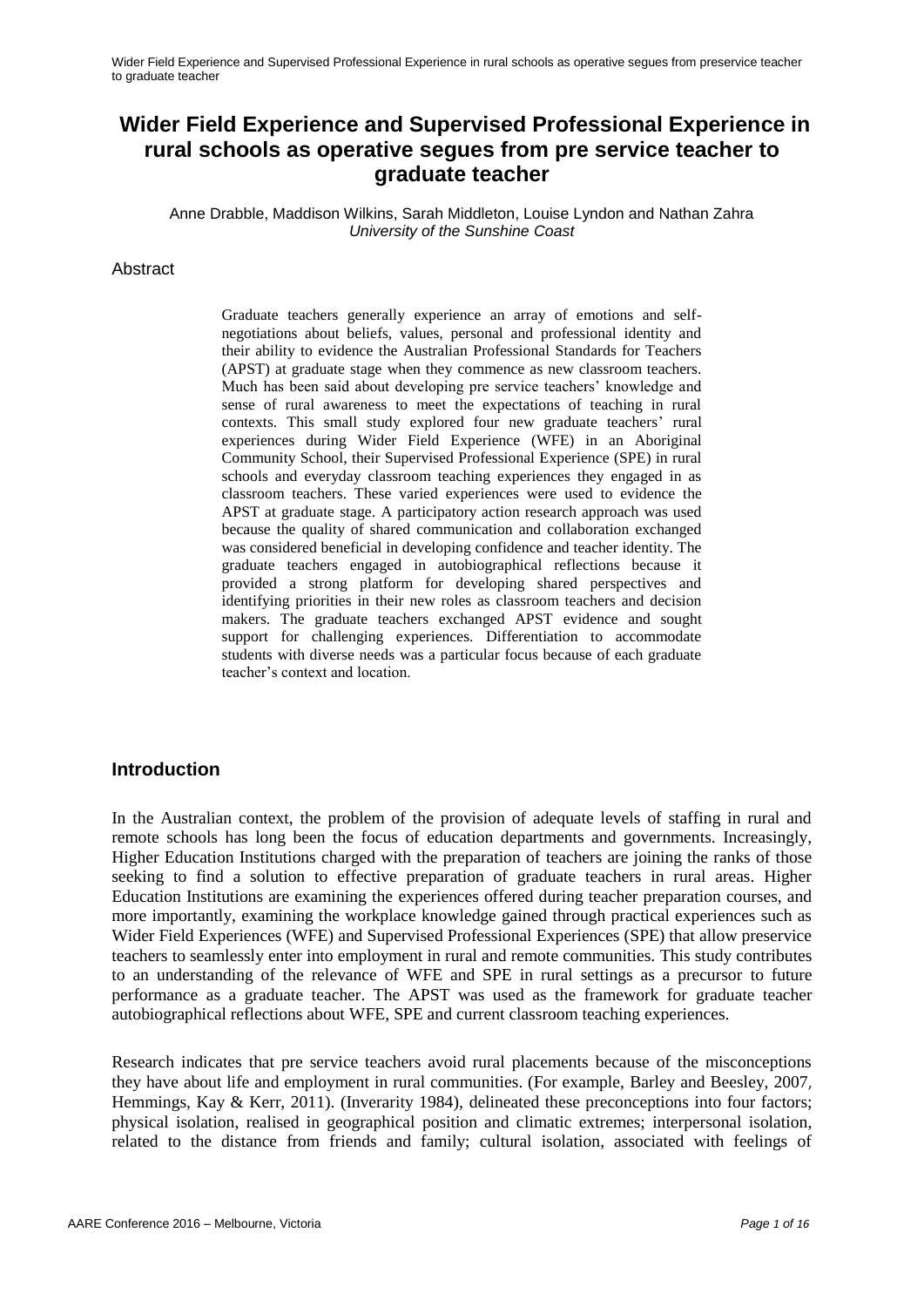dislocation from the community expectations and values, but also related to the lack of facilities in terms of the Arts and entertainment; and finally intellectual isolation, associated with the lack of access to professional development activities. Boylan (2004) also included financial isolation, which referred to issues such as the lack of employment opportunities for the partners of remote teachers.

In examining the lives of teachers placed in rural and remote settings, research that examines issues of teacher emotion and psychological effects on teachers" lives following a cultural relocation becomes important. The idea of a "fit" between a preservice teacher and a rural placement is one which can be found in research dealing with managerial psychology. (Kristof-Brown, Zimmerman, & Johnson, 2005). Research suggests that there are parallels between the culture shock that teachers experience when transferred to an international settings, and that which is experienced by those relocated to rural and remote settings (Joslin, 2002). Studies on transfer to international settings, like work relocation to rural settings within Australia, tend to focus on both the stability and length of placement, the efficacy of the teaching pedagogy and cultural adjustment. While much of the literature which focuses on person/environment "fit" is developed with the intention of developing criteria for managers to select the appropriate staff, the value of the work in this area provides insight into the sort of qualities that Higher Education Institutions should try and develop in their preservice teacher programs.

Kristof-Brown et al (2005), outlined four domains that might describe how a person and a job may be compatible. These include: person-job; person-organisation; person-group; and person-supervisor fit. In terms of these domains, the person-job fit is one which aligns most closely to the preparation of pre service teachers. Edwards (1996), breaks down the person-job fit into two subcategories:

- demands-abilities fit: which is achieved when the employee has the opportunity to develop the appropriate knowledge, skills and abilities, commensurate with undertaking a job
- needs-supplies fit: which is achieved when an employee's needs, desires and preferences are met.

In attending to the effect of these two aspects of person/job fit, (Kristof-Brown, et al., 2005) notes:

 *"If a person does not have the requisite abilities to meet situational demands, overall and task performance are likely to suffer. Even contextual performance may decline, if employees do not have adequate attentional resources (Kanfer & Ackerman, 1989), to engage in organizational citizenship behaviours because they are being stretched by task demands. Strain should be high under such conditions, and turnover may result because of consistent underperformance…".* (Kristof‐Brown, et al., 2005, p. 289).

Sharplin, O'Neill, & Chapman (2011), cite Schouteten and de Witte's (2007), classification of two perspectives that link the idea of person/environment fit to individual"s response to workplace. The first, named a conditional approach, examines the degree to which workplace conditions influence a worker"s quality of life, whereas the second, the "fit" approach focuses more on the influence of workers' perceptions. Perceptions, in this sense are critical:

*"…because job characteristics and psychological states are moderated by knowledge, skills, need for growth and degree of satisfaction with the work context, contributing to motivation levels and job outcomes…..".(*Sharplin, et al., 2011, p. 8).

A "fit" approach then, focuses on the relationship between teacher perceptions of the qualities of a workplace, in relation to the degree of job satisfaction. This approach is useful as it allows for an examination of the influence of efforts to prepare preservice teachers in terms of their perceptions, but also in terms of their developing knowledge and skills.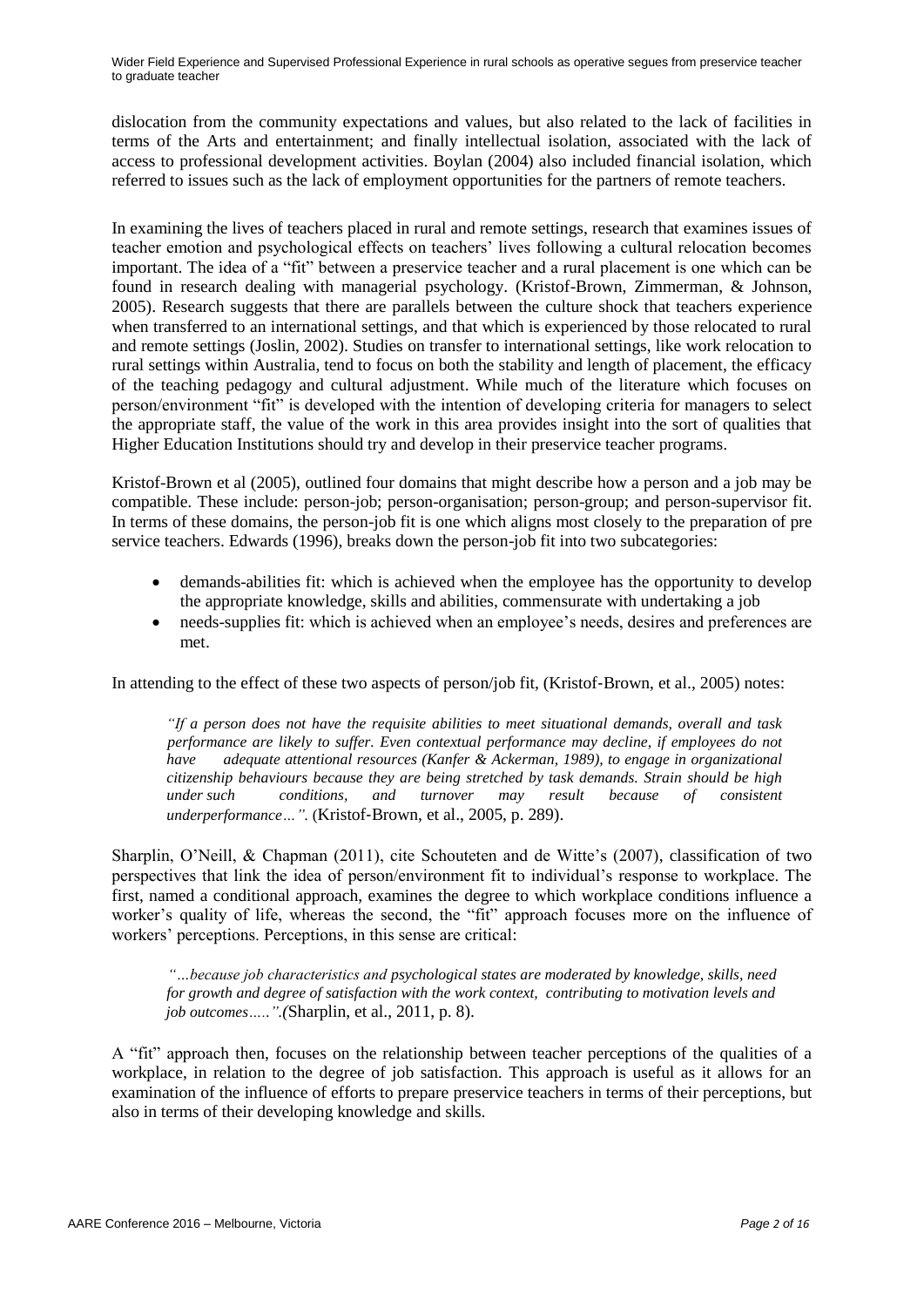A common feature of rural and remote placements in teacher education programs is the provision of enlightening and educative experiences which are designed to change the largely negative preconceptions many preservice teachers have about rural placements. In other words, to build a person-environment fit through deeper understanding of local culture. These rural experience initiatives, seek to introduce preservice teachers to life in rural and remote schools through a short period of supported SPEs and WFEs. Critical to this approach is the notion of going beyond simple physical placement to include a process of engaging with rural communities. In examining ways to better understand educational practice, Gruenewald (2003b) asserted place based pedagogies were essential to allow education to have some direct relevance to context in which students were being taught. What is indicated in the literature is the need for a reconceptualisation of teacher education programs where rural and remote communities are places where place based pedagogies are discussed, examined, analysed and trialled, with a view to making recontextualising of curriculum a standard practice. One of the better resources for this process would be discussion about pedagogies observed in rural and remote SPE. Page (2006), proposes that a critical place based approach shifts the focus from the local to the generic and places the problem solving aspects of designing learning experiences in a more global context. The outcome of a critical place based approach is a particular brand of student responsive curriculum, and one that has the capacity for, "developing, knowledge, sensitivities, awareness, skills, attitudes and abilities that will allow them (teachers) to feel more at home and more powerful in a rural setting". (White & Reid, 2008, p6). This focus on a critical placebased pedagogical approach is particularly poignant given the diversity apparent in all schools, not just those in rural and remote locations. Furthermore, White (2015), maintains that rurality should be the responsibility of all teacher educators. In doing so preservice teachers would benefit from relevant and inclusive practices that include rural and remote perspectives

### **Background**

The Graduate Teachers in this study participated in a week long WFE initiative called "Coast to Country" as preservice teachers in at the end of their first year of their Primary Education Program. "Coast to Country" provided them with a weeklong orientation trip to rural schools where they spent time in classrooms, had discussions with classroom teachers about teaching in rural schools and interacted with community members. They were extremely positive about their "Coast to Country" experience. In particular, their interactions in rural schools and communities had done much to allay the negative pre conceptions and hesitancy they had about employment in rural schools. As a result of the friendship that formed between the four preservice teachers and their developing interest in teaching in rural locations, they volunteered for a Higher Education Participation and Partnerships Program (HEPPP) funded WFE in an Aboriginal Community school. The preservice teachers worked closely with both Indigenous and non-Indigenous teachers and teacher aides. They observed cultural lessons, implemented small group learning experiences in literacy and digital literacies and developed units of work that reflected place based pedagogies. The preservice teachers interacted with community members and learned much about the Indigenous protocols that were necessary for cohesive and harmonious relationships both within the school and the wider community. As a result of the shared learning from the WFE and the professional conversations they had continued to engage in, the Graduate Teachers felt they had the knowledge, pedagogy and experiences to confidently complete a five week rural SPE. They chose to complete the rural SPE in pairs, because of their friendship, their shared understandings about rural communities, diverse learners, and Aboriginal and Torres Strait Islander perspectives and familiarity with each other"s developing pedagogy. Sharing was also financially beneficial. During the SPE they reflected on improvements made to their lesson planning, teaching and assessment because of their shared communications, the assurances they received from one another when they experienced challenges they were unfamiliar with in their respective rural school contexts and the social activities they participated in during their time in the rural communities. As graduate teachers, two are teaching in rural locations with a high number of Indigenous students, one graduate teacher is teaching in a regional location and one is working in a Special School.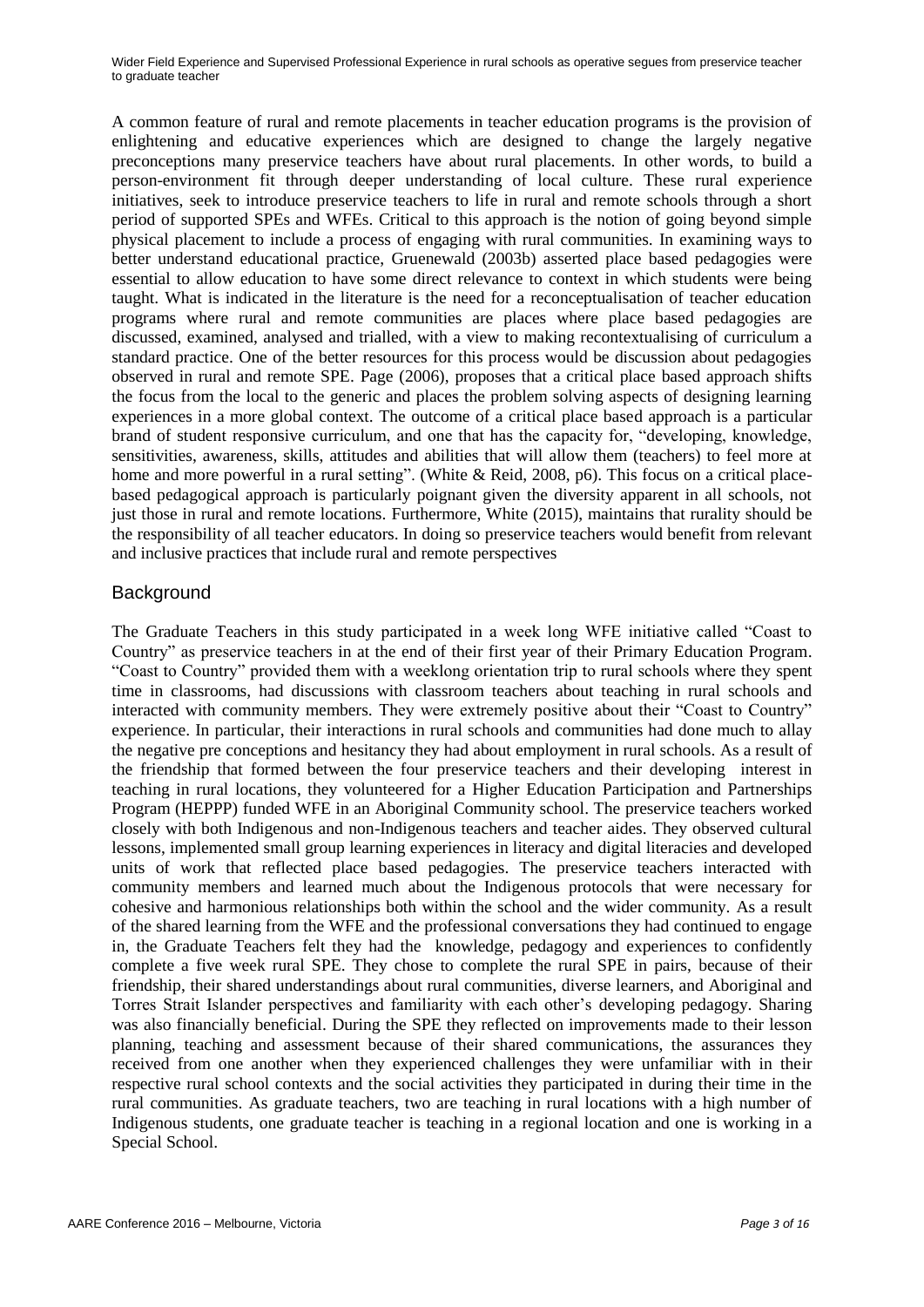# **Research questions**

This small study examined the autobiographical reflections of four graduate teachers as they commenced their new role as classroom teachers. Their reflective comments were linked to the APST and how their learning and teaching was evidencing the APST at graduate stage. In addition to the classroom evidence, they reflected on their earlier WFE in an Aboriginal Community school and the SPE they completed in rural schools as preservice teachers to answer the following research questions:

- 1. How did preservice teachers" prior rural and regional WFE and SPE placements evidence against the APST?
- 2. How did the current Graduate Teaching context align with the APST?
- 3. How relevant were the prior rural and regional WFE and SPE as preservice teachers in supporting the Graduate Teachers functioning against the APST?

# **Research methodology**

### Research framework

The research method adopted for this study was Participatory Action Research (PAR). The research method was chosen because it is a methodology for developing new knowledge about teaching and learning within an educational context. PAR is a useful method for bringing together theory and practice, teaching and learning, and reflection and action in programs involving the preparation of teachers (Baum & Smith 2006). This study provided opportunities for Graduate Teachers to examine their learning and teaching in rural, regional and a special needs school and helped them make links between the APST studied at University and the realities associated with teaching in their current locations as Graduate Teachers. Participatory Action Research is predicated on action and focuses on research to promote this action. This continues in a cycle as data is gathered and analysed, participants construct a path of action which is reflected upon, and the process continues. In learning contexts PAR tends to focus on educational change within communities through a process that relies upon self and critical awareness about the participants' and researchers' lived experiences (Lykes, 2000).

In their review of Participatory Action Research Johnson and Guzman (2013) described PAR as an approach to the research that places a hierarchy on the events of participation, collaboration and transformation. The approach is varied and depends on the context that the questions warrant (Balcazar et al., 2004), and despite extensive study there is no established set of procedures for conducting the research (Creswell, Hanson, Clark, Plano & Morales 2007). There are a number of guidelines, principles and approaches to using PAR. The general approach has the researcher and participants as one collaborative group throughout the process and success of the methodology is determined by a reflection and action cycle to assess the awareness and effectiveness attained by the participants during and after the PAR process (Johnson & Guzman, 2013). Guidelines for similar education research studies proposed by McIntyre (2003) are to engage with the participants in any ongoing processes of critical reflection that are designed to understand their realities, and ensure the participants have full engagement in the PAR process.

PAR is an appropriate methodology in situations where the researcher is seeking to make connections between daily lives, schooling and the teacher preparation programs. Moreover, PAR provided opportunities to investigate issues centred on the Graduate Teachers in the study and engaged in autobiographical reflections to obtain clarity around issues under investigation.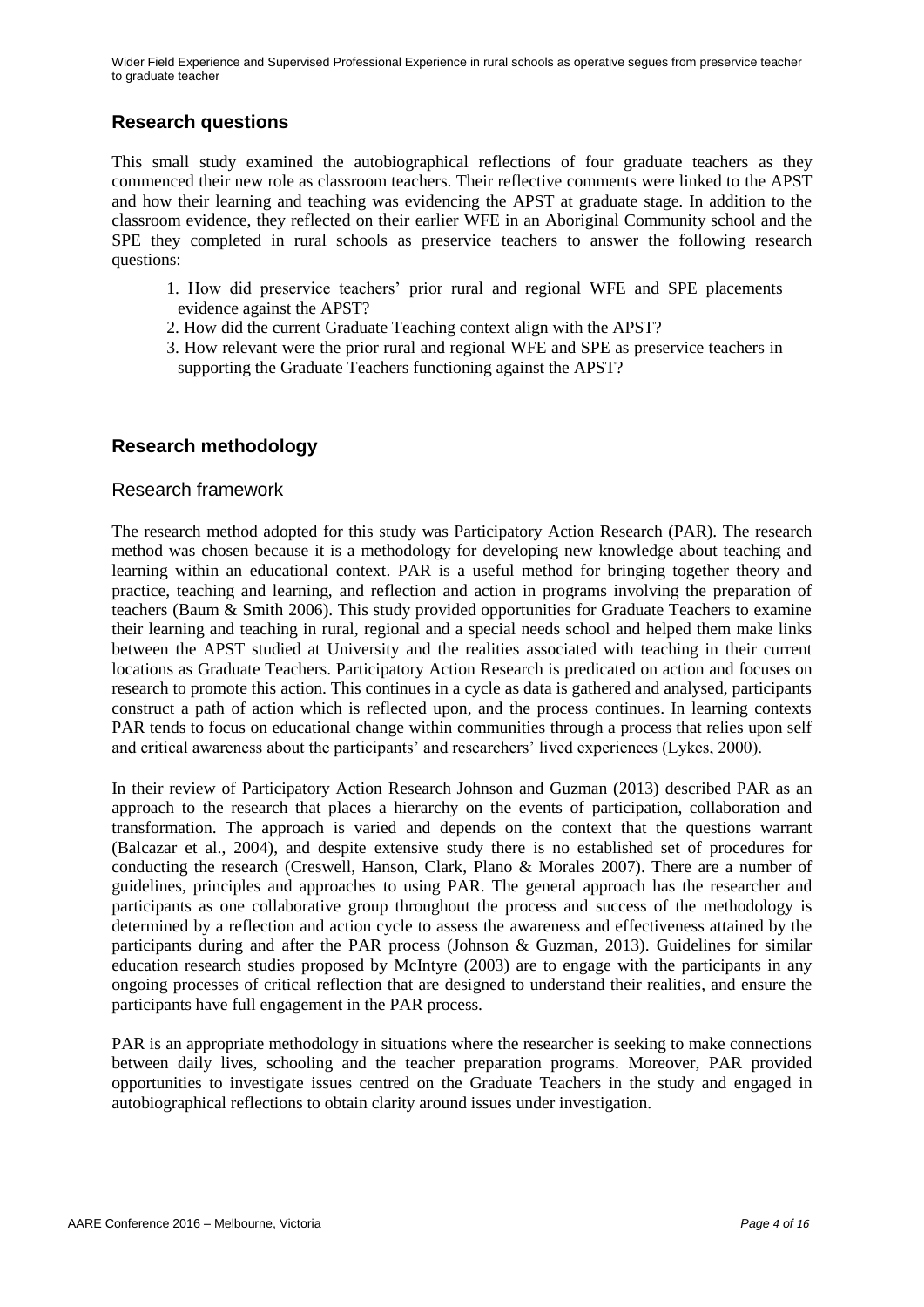### Procedure

Four Graduate Teachers (GT1, GT2, GT3, and GT4) were invited to participate in the research. The Graduate Teacher cohort had previously participated in autobiographical reflections during WFE and SPE in an earlier research project that examined the use of autobiographical reflections in the development of teacher identity (Drabble, Lyndon, Middleton, Wilkins & Zahra, 2015). Each of the four Graduate Teachers was provided with a document containing a complete set of the Australian Professional Standards for Teachers (APST) at graduate stage (AITSL, 2011) in which to document autobiographical reflections evidencing the APST through their teaching practices.

### Data collection

The Graduate Teachers were asked to recall specific events during their WFE and SPE that aligned with each of the APST at graduate stage during their undergraduate years. The recalled events were documented against each APST for each of the four Graduate Teachers. The Graduate Teachers were also asked to recall specific events during their first year of teaching that aligned with each of the APST at graduate stage. The data consisted of two complete sets of autobiographical reflections for four Graduate Teachers. The data was recorded for each of the APST at graduate stage.

### Data analysis

The analysis of the Graduate Teachers" autobiographical reflections was considered in terms of observations and initiated events. Every documented reflection was classified as either an observed, or an initiated event that related to the APST. An observed event was defined as an event the preservice or Graduate Teacher participated in as an observer. An initiated event was defined as an event the preservice or Graduate Teacher participated in as an initiator. For each Graduate Teacher, frequencies of occurrence were calculated for each observed and initiated event associated with the relevant APST. The tables and charts in the following results and discussion section of this research paper document the frequencies.

### **Results and discussion**

# How did preservice teachers' prior rural and regional WFE and SPE placements evidence against the APST?

During the Graduate Teachers" WFE and SPE the autobiographical reflections on classroom activities show they were involved in the initiation of teaching practice that aligned with the APST at two times the number of times they were involved in observing classroom activities that conformed to the APST. Total classroom initiated teaching practices (95) exceeded total classroom observed teaching practices (38). Therefore, the Graduate Teachers on average initiated classroom activities at a rate slightly more than double the observed classroom teaching practices that conformed to the APST. The distribution of initiated and observed teaching practices was not evenly distributed among the four Graduate Teachers (GT1, GT2, GT3, and GT4). The relatively high proportion of observed teaching practice events is not surprising given the Graduate Teachers were undertaking WFE and SPE as preservice teachers at that time and the respective Supervising Teachers would have provided explicit instructions to them.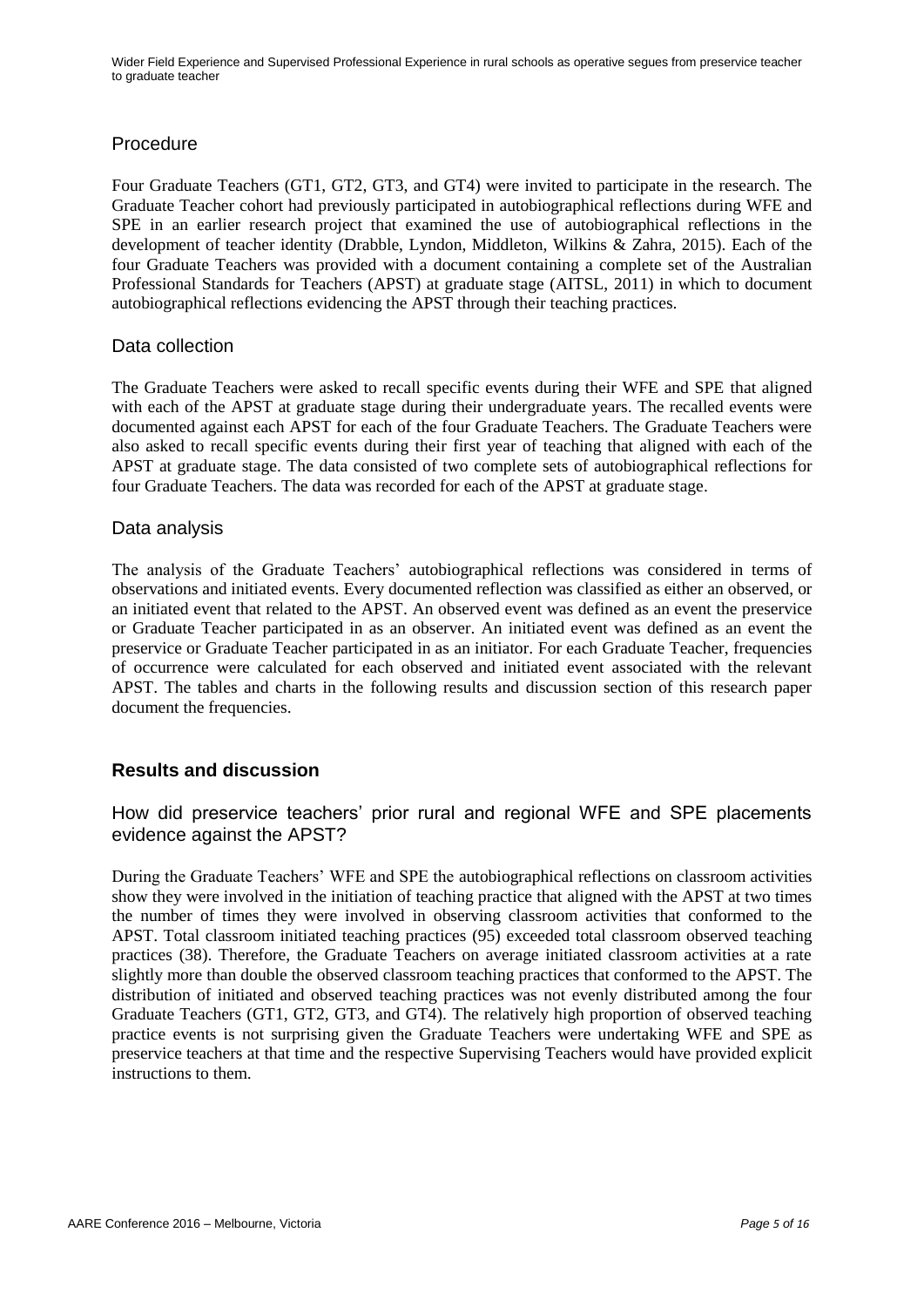| <b>APST</b>       | Graduate Teachers (GT) |          |                 |              |                 |          |                 |          |         |          |
|-------------------|------------------------|----------|-----------------|--------------|-----------------|----------|-----------------|----------|---------|----------|
|                   | GT1                    |          | GT <sub>2</sub> |              | GT <sub>3</sub> |          | GT <sub>4</sub> |          | Total   |          |
|                   | Observe                | Initiate | Observe         | Initiate     | Observe         | Initiate | Observe         | Initiate | Observe | Initiate |
| APST <sub>1</sub> |                        | ◠        | 6               | ◠            | $\Omega$        | 10       |                 | U        | −       | 14       |
| APST <sub>2</sub> | 3                      | 4        |                 | <sub>6</sub> | $\Omega$        | 6        |                 | 6        | 6       | 22       |
| APST <sub>3</sub> | 8                      |          |                 | <sub>6</sub> |                 |          |                 | 4        | 14      | 17       |
| APST <sub>4</sub> |                        | 4        |                 |              | $\Omega$        | 4        |                 |          | ◠       | 18       |
| APST <sub>5</sub> |                        | 4        |                 |              | $\theta$        |          |                 | $\theta$ | ◠       | 10       |
| APST <sub>6</sub> |                        | ◠        |                 | 4            | $\Omega$        | 3        | $\sim$          |          | 2       | 10       |
| APST <sub>7</sub> |                        |          |                 | з            | $\Omega$        | 0        | ◠               | 0        | 3       |          |
| Total             | 14                     | 20       | 6               | 31           |                 | 28       | 7               | 16       | 38      | 95       |

# Table 1. Frequency of APST recalled events during WFE and SPE

Reported teaching practice events were generally uniformly distributed across the APST, but highest for APST 2, and lowest for APST 7. Figure 1 shows diagrammatically the relativities between the observed and initiated teaching practice events during WFE and SPE for each APST. Also, APST 2, APST 3 and APST 4 showed the greatest number of initiated teaching practice events, and APST 2 and APST 4 showed the greatest diversion between initiated and observed recorded teaching practice events during the WFE and SPE. A further observation in Figure 1 is the low teaching practice events, both initiated and observed associated with the APST 7.

# *Figure 1*. APST autobiographical reflections during WFE and SPE as preservice teachers



The results in Table 1 and Figure 1 above indicate generally high number of events for the Graduate Teachers:

[GT1] Observed teaching practice events (8) recorded by GT1 for the APST 3. With regard to student goals it was stated that it was not expected that all classroom students had to do the same amount of work or in the same amount of time, but learning goals were set in a way that all students were challenged in a supportive environment. Also,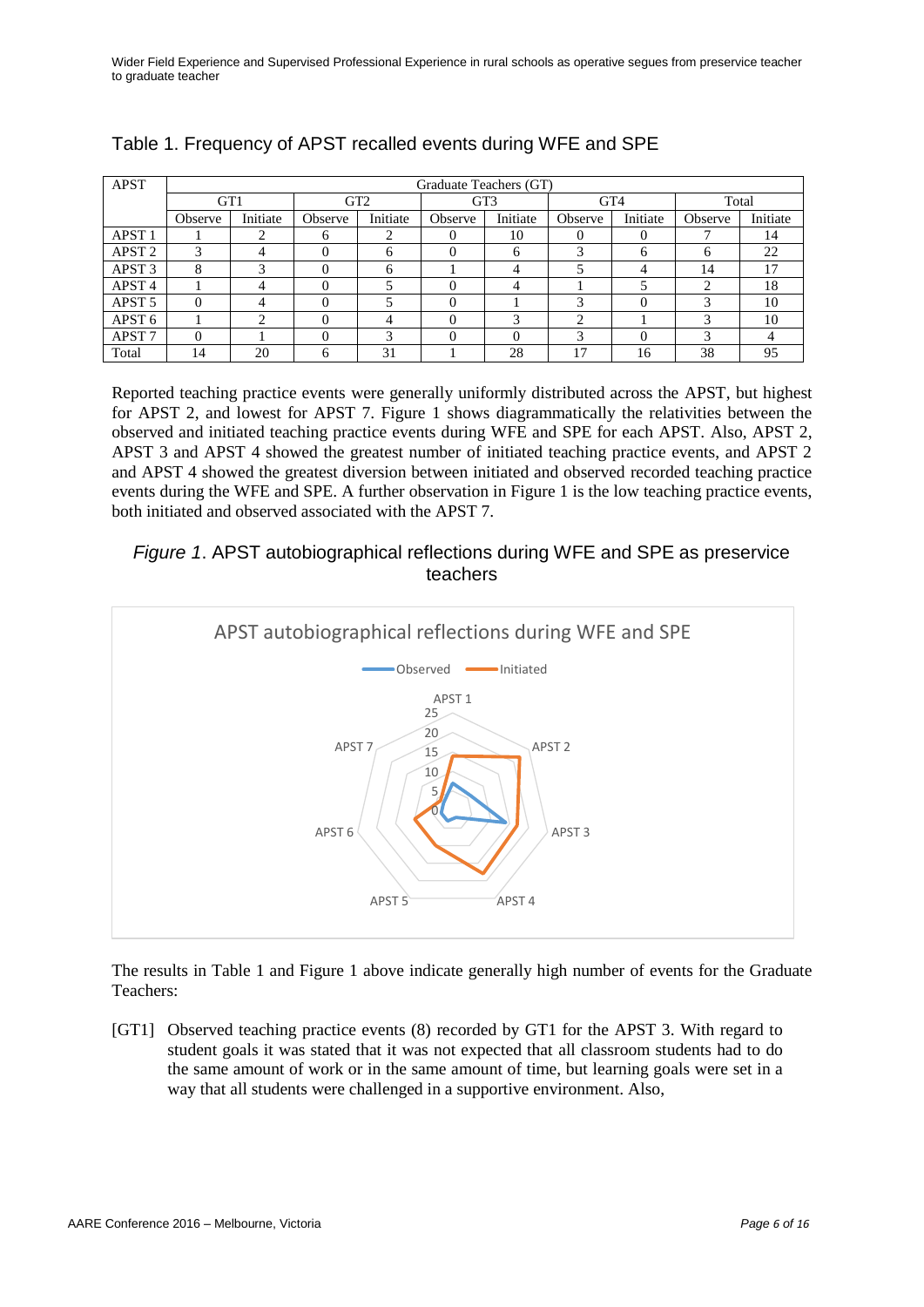"*The Supervising Teacher showed me the benefits of rotations and how they can be managed, and particularly how they can cater for different student levels".*

- [GT2] Initiated teaching practice events (6 and 6) recorded by GT2 for the APST 2 and APST 3.
- With regard to organising content into an effective learning and teaching sequence it was stated,

*"I was given the opportunity to re-write a unit of work to suit the students within the class. I had to take into account the students' current level of learning and personalities and capability. For students working at a lower level the unit started with very simple content. This increased to meet the needs of students who were working at a high level of achievement".*

With regard to setting learning goals that provide achievable challenges for students of varying abilities and characteristics the adopted approach involved helping students create learning goals in regard to their reading skills. To ensure the goals were achievable SMART goals were used.

[GT3] Initiated teaching practice events (10) recorded by GT3 for the APST 1. With regard to demonstrating knowledge of teaching strategies that are responsive to the learning strengths and needs of students from diverse backgrounds it was noted the SPEs provided an understanding about the diverse range of cultural knowledge that included implementing different strategies to accommodate differences between low and high socio-economic backgrounds.

*"It gave me an understanding of principles associated with diversity, cultural proficiencies, empathy, compassion and consciousness of issues and equality".*

[GT4] Initiated teaching practice events (6) recorded by GT4 for the APST 2. With regard to using curriculum, assessment and reporting knowledge to design learning sequences and lesson plans it was stated there was an opportunity to augment the technology unit.

*"I was able to develop a technology unit from scratch and that early experience helped me with the teaching practice I am undertaking now".*

# How did the current Graduate Teaching context align with the APST?

During Graduate Teacher practice the initiated teacher practice events (164) substantially exceeded the observed teacher practice events (2). This is an expected result because the Graduate Teachers had their own classrooms and were not under the surveillance and guidance of a Supervising Teacher. In this situation the Graduate Teachers would initiate the teaching practice events as part of their role as a classroom teacher. Characteristics of the overall initiated Graduate Teacher practice events which stand out are the high number of teacher practice events (36) evidenced against APST 1, and the limited number of teacher practice events (10) evidenced against APST 7.

| <b>APST</b>       | Graduate Teachers (GT) |              |                 |          |         |          |                 |          |         |          |  |
|-------------------|------------------------|--------------|-----------------|----------|---------|----------|-----------------|----------|---------|----------|--|
|                   | GT1                    |              | GT <sub>2</sub> |          | GT3     |          | GT <sub>4</sub> |          | Total   |          |  |
|                   | Observe                | Initiate     | Observe         | Initiate | Observe | Initiate | Observe         | Initiate | Observe | Initiate |  |
| APST <sub>1</sub> |                        | 7            |                 |          |         | 12       |                 | 0        |         | 36       |  |
| APST <sub>2</sub> |                        | <sub>(</sub> |                 |          |         | Q        |                 | ◠        |         | 23       |  |
| APST <sub>3</sub> | 0                      | 13           |                 | 6        |         | 10       |                 |          |         | 30       |  |
| APST <sub>4</sub> |                        | 10           |                 |          |         |          |                 | ◠        |         | 23       |  |
| APST <sub>5</sub> |                        |              |                 |          |         | ⌒        |                 | 2        |         | 26       |  |
| APST <sub>6</sub> |                        |              |                 | 4        |         |          |                 | ◠        |         | 16       |  |
| APST <sub>7</sub> |                        |              |                 |          |         |          |                 |          |         | 10       |  |

Table 2. Frequency of APST recalled events during period as a Graduate Teacher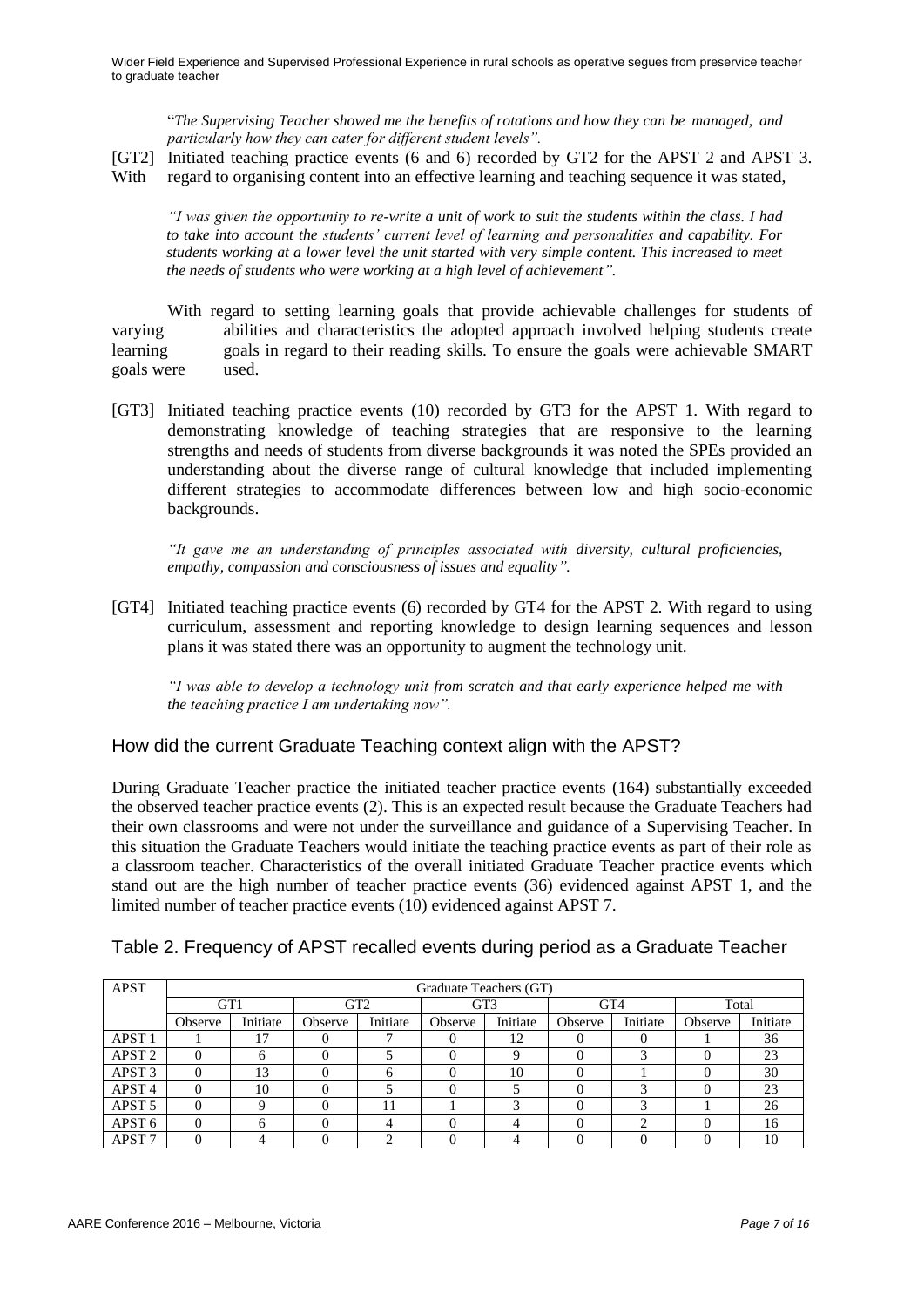| m<br>Totar | -<br>ິ | . |  | . . |  |
|------------|--------|---|--|-----|--|
|            |        |   |  |     |  |

Reported teaching practice events were again generally distributed across the APST, but were less for APST 6 and APST 7. Figure 3 shows the relationship between reported teaching practice events across each of the APST. A possible explanation for the lower events against APST 6 and APST 7 is that both APST 6 and APST 7 focus on engagement, whereas APST1 and APST 2 focus on knowledge and APST3, APST4 and APST 5 focus on practice.

*Figure 2*. APST autobiographical reflections as a Graduate Teacher



The results in Table 2 and Figure 2 above indicate generally high number of events for the Graduate Teachers:

[GT1] Initiated teaching practice events (17) recorded by GT1 for the APST 1. With regard to demonstrated knowledge of teaching strategies that are responsive to learning strengths and needs of the students it was stated that based on the SPE placement the Graduate Teacher was familiar with Ruby Payne"s work on poverty and that had application to the classroom students.

*"Several strategies were employed to support the students through an informal register of language where students do not have the opportunity to engage in advanced vocabulary. In the class we have word walls".*

[GT2] Initiated teaching practice events (11) recorded by GT2 for APST 5. With regard to demonstrating an understanding of assessment strategies to assess student learning the Graduate Teacher stated informal assessment was undertaken in the classroom every day.

*"Through observations, reading students' work, show-me-boards, and class discussion my students are able to show me their understanding of concepts and pre and post testing allows me to see the impact my teaching has on student understanding'.*

[GT3] Initiated teaching practice events (10) recorded by GT3 for APST 3. With regard to demonstrating a broad knowledge of strategies that can be used to evaluate teaching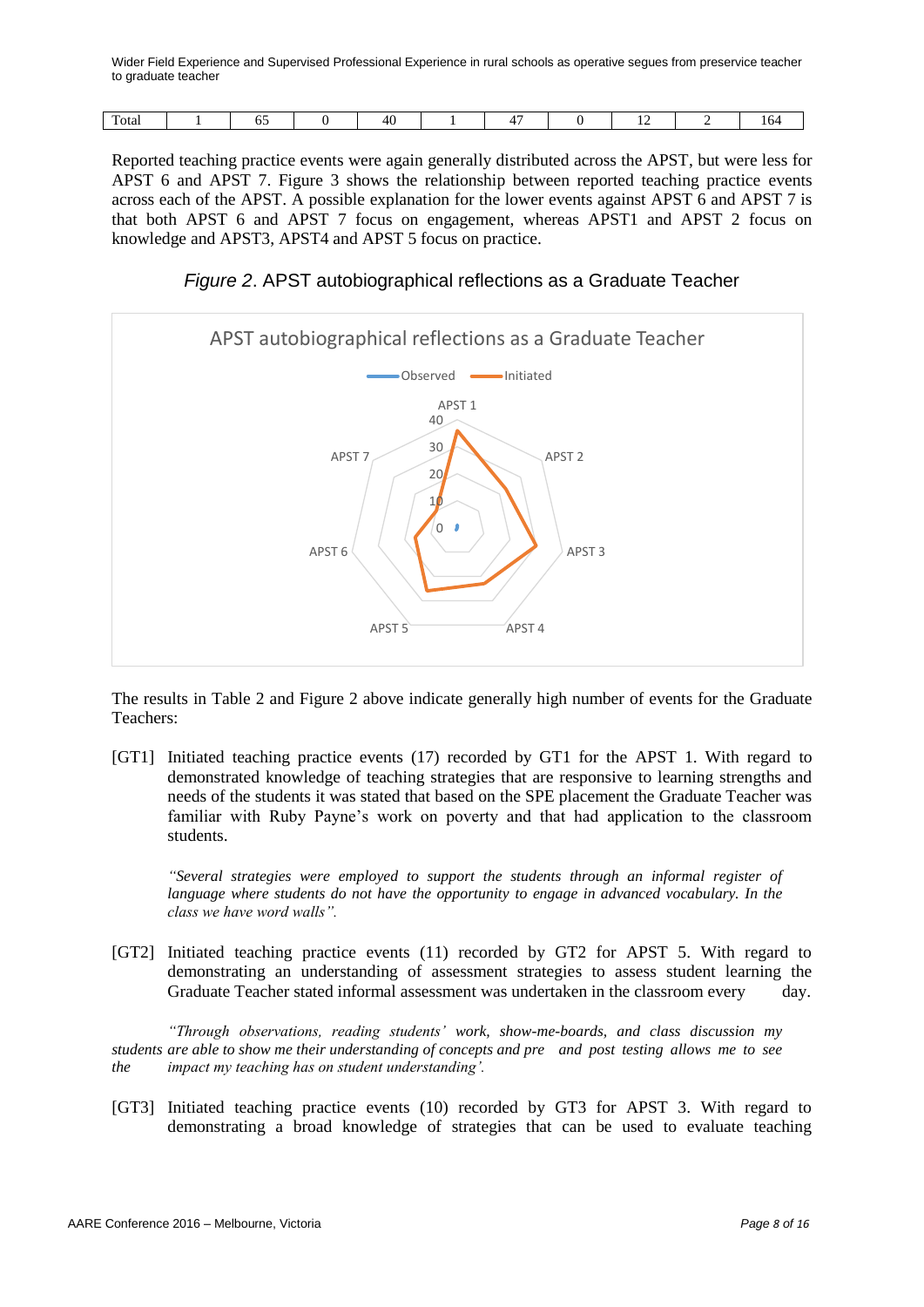programs to improve student learning the regular classrooms for teaching in rural school illustrated the approach adopted to improve teaching practice.

*"On our return trips from school our group would debrief and discuss which teaching practices worked and which didn't. We also talked about different emotions and how we could improve our teaching practice".*

[GT4] Initiated teaching practice events (3) recorded by GT4 for APST 2, 4, and 5. With regard to APST 4, demonstrate knowledge of practical approaches to managing challenging behaviour, reference was made to behaviour management at a school in a rural location. During teaching sessions it was stated

*"More time was spent on behaviour management than teaching. Strategies used included isolating the misbehaving children, and engaging in intense supervision of the children by walking around the desks in the classroom".*

How relevant were the prior rural and regional WFE and SPE as preservice teachers in supporting the Graduate Teachers functioning against the APST?

The relatively high number of recorded APST related events (133) during WFE and SPE compared to the recorded number of APST related events (166) as a practising Graduate Teacher confirm the value of properly conducted WFE and SPE as opportunities to align teaching practice to the requirements of the APST. Recorded differences between the WFE/SPE alignment to APST and the Graduate Teacher experience alignment to APST were in APST 1, and APST 5.

Table 3. Frequency of autobiographical reflections evidencing the APST during WFE and SPE and as a Graduate Teacher

| <b>APST</b>       |         | APST events during WFE and SPE |       | APST events as a Graduate Teacher |          |       |  |
|-------------------|---------|--------------------------------|-------|-----------------------------------|----------|-------|--|
|                   | Observe | Initiate                       | Total | Observe                           | Initiate | Total |  |
| APST <sub>1</sub> |         | 14                             | 21    |                                   | 36       | 37    |  |
| APST <sub>2</sub> |         | $\gamma$                       | 28    |                                   | 23       | 23    |  |
| APST <sub>3</sub> | 14      |                                | 31    |                                   | 30       | 30    |  |
| APST <sub>4</sub> |         | 18                             | 20    |                                   | 23       | 23    |  |
| APST <sub>5</sub> |         | 10                             | 13    |                                   | 26       | 27    |  |
| APST <sub>6</sub> |         | 10                             | 13    |                                   | 16       | 16    |  |
| APST <sub>7</sub> |         |                                |       |                                   | 10       | 10    |  |
| Total             | 38      | 95                             | 133   |                                   | 164      | 166   |  |

As evidenced in Figure 3 there was a close correlation between the WFE/SPE and Graduate Teacher recorded alignments with APST 2, APST 3, APST 4, APST 6, and APST 7.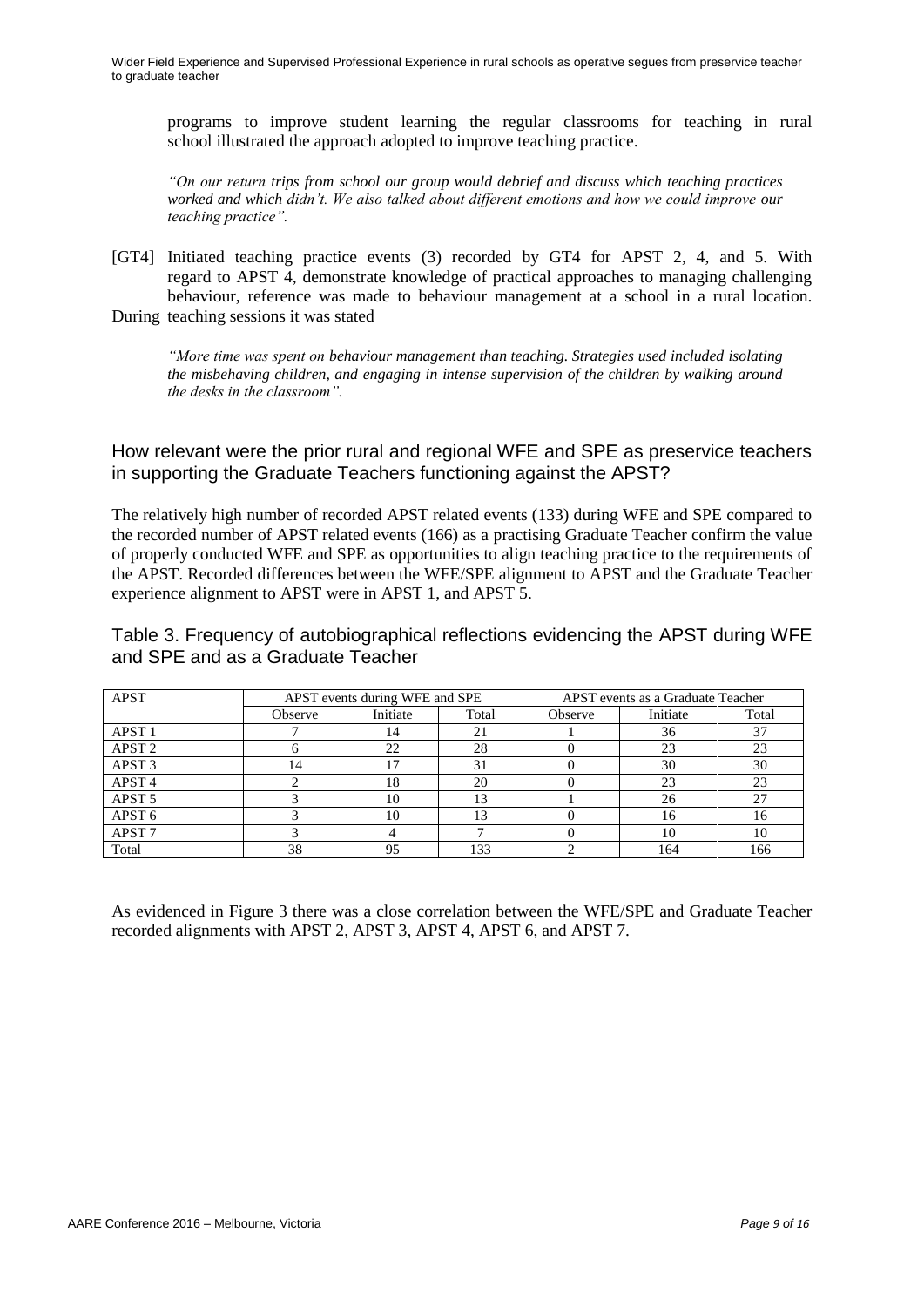# *Figure 3*. APST autobiographical reflections during WFE/SPE and as a Graduate Teacher



The results in Table 3 and Figure 3 above indicate generally high number of events for the Graduate Teachers. In particular:

- 1. Graduate Teacher recorded events aligned to every APST except APST 7;
- 2. WFE and SPE recorded events for APST 1 to 6 inclusive; and
- 3. The difference in recorded events between Graduate Teacher and WFE/SPE for APST 1 and APST 5.

These similarities and differences are explained in the following Graduate Teacher observations regarding the three domains of teaching

#### Professional Knowledge

*APST 1: Know students and how they learn APST 2: Know the content and how to teach it*

The Graduate Teachers indicated their rural WFE and rural SPE provided extended and specific knowledge to meet the focus areas of APST 1 and APST 2. They gained firsthand and deep knowledge of teaching in rural schools through observations and interactions with teachers, students and community members about culture, socioeconomic backgrounds, students with disabilities and especially the differentiation required to accommodate the needs of all learners. The Graduate Teachers highlighted the digital literacy activities used with Indigenous students to engage the students in writing tasks during the WFE. They implemented lessons where Indigenous students were taught to use iPads to record their stories, take photos and create visuals. The iPads were successful motivators in meeting the needs of the Indigenous students, who had initially been reluctant to create hand written texts because of their literacy skills. More importantly, the Graduate Teachers explained the WFE had provided considerable understanding of Indigenous culture and protocols. They found this to be an advantage when they completed their SPE in rural schools because they were aware of the cultural sensitivities that needed to be considered when working with Indigenous students. All Graduate Teachers emphasised their learning on differentiation during the WFE and SPE. For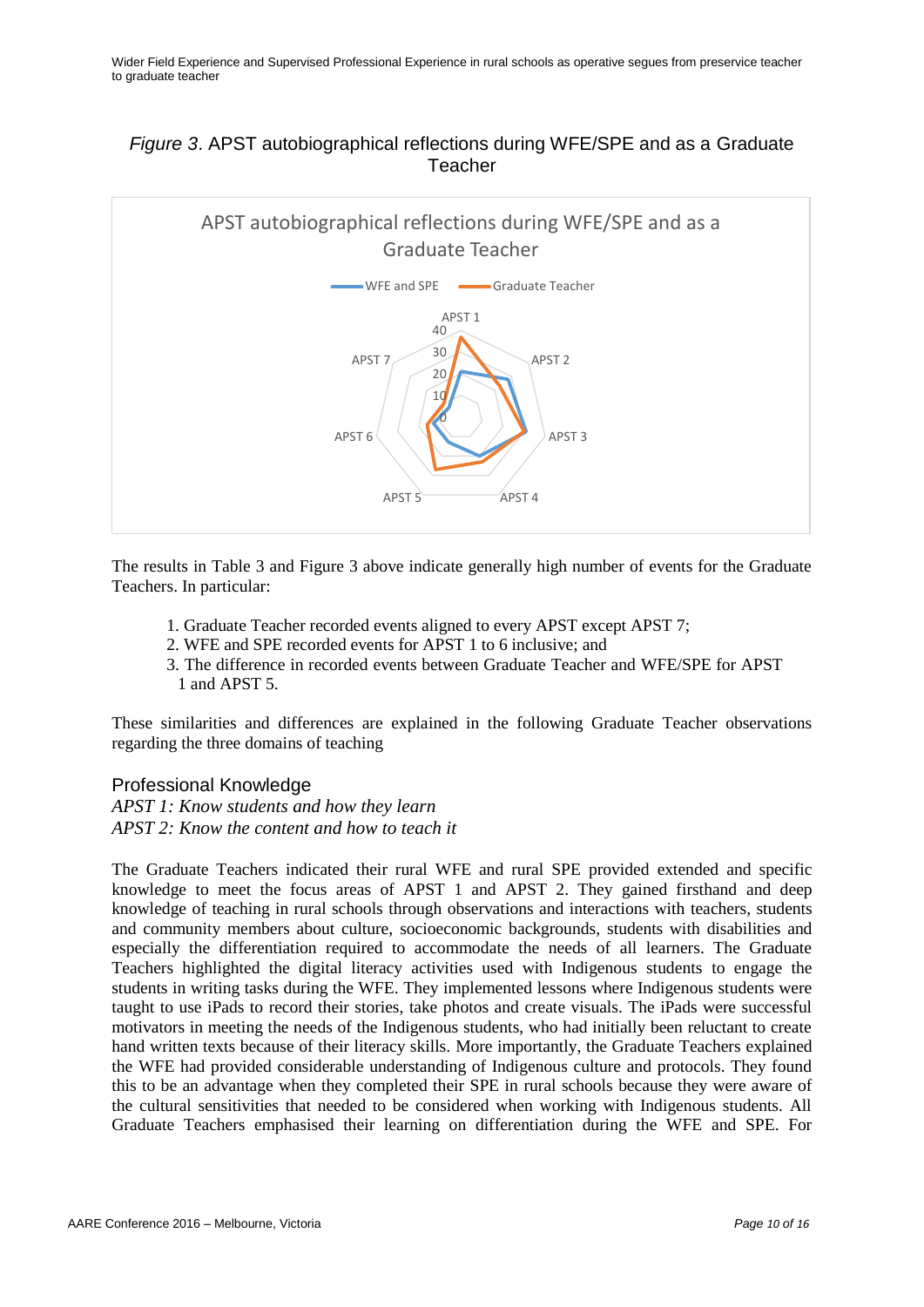example, one Graduate Teacher described how they were given the opportunity to re-write a unit of work to meet the needs of students in the class. They had to ensure the lesson content accommodated the range of abilities and supported all students' achievement and success. While there were limited opportunities for working with students with disabilities, the Graduate Teachers stated they had gained knowledge about modifying tasks to meet the needs of students with disabilities.

The Graduate Teachers identified their rural WFE and rural SPE were significant contributors to the Professional Knowledge they had gained for teaching in rural schools. More importantly, their experiences provided them with a sense of rurality which extended beyond the classroom to the community – which was an essential consideration when teaching in rural communities. They have a developing confidence about teaching Indigenous students and are able to accommodate students on Individual Curriculum Plans (ICPs). The Graduate Teacher who is working in a Special School commented on how she had been able to use her WFE and SPE experiences to meet the needs of her students who required modified lessons to support their achievement and success. As classroom teachers, they are required to work closely with teacher aides. They found groups worked best when teacher aides were provided with explicit instructions including prepared questions and behaviour management strategies to assist with reading groups and work with individual students. The Graduate Teachers indicated they were using similar approaches and strategies to those experienced during their rural WFE and rural SPE because they had seen Supervising Teachers use them successfully, knew how to implement them and knew they generally worked. They credited the WFE and SPE with providing them with knowledge and practice that extended beyond their university studies, because it included first hand experiences with how to teach rural and Indigenous students.

#### Professional Practice

*APST 3: Plan for and implement effective teaching and learning APST 4: Create and maintain supportive and safe learning environments APST 5: Assess, provide feedback and report on student learning*

The Graduate Teachers identified that all their SPEs provided opportunities to improve their professional practice. However, their rural WFE and rural SPE provided extended and specific knowledge to meet the professional practice required for teaching in rural schools. During their rural SPE they observed goal setting for individual students, where explicit teaching with success criteria being used to support individual students. In their SPE teaching they saw examples of how lesson content had been modified to meet the needs of students. They explained they had learned about differentiation in a number of their University course work. However, it was their rural WFE and rural SPE that had provided them with real examples of adapting teaching to support student learning. One example provided by the Graduate Teachers was the opportunity they had to help students create personal SMART goals. Students were encouraged to consider their personal ability levels and discuss what they thought they could achieve and how they wanted to manage their participation in order to achieve. In relation to creating safe and supportive environments, the Graduate Teachers reflected on their rural WFE and explained how they found some students who were off task and disengaged in an excursion to the local creek to take photos for their story writing using iPads. They managed this situation by speaking to students respectfully with encouragement and support. They also provided students with options in regard to the task. What they noticed, was that the students slowly came back into the group and completed the iPad task without further distraction. In other instances, during the rural WFE and rural SPE, the Graduate Teachers found that students were more likely to be engaged if their learning included their interests. Opportunities to observe preparation for assessment and especially the opportunity to take part in moderation of assessment tasks was well received. It provided Graduate Teachers with opportunities during the rural WFE and rural SPE to ensure all assessment was being marked fairly.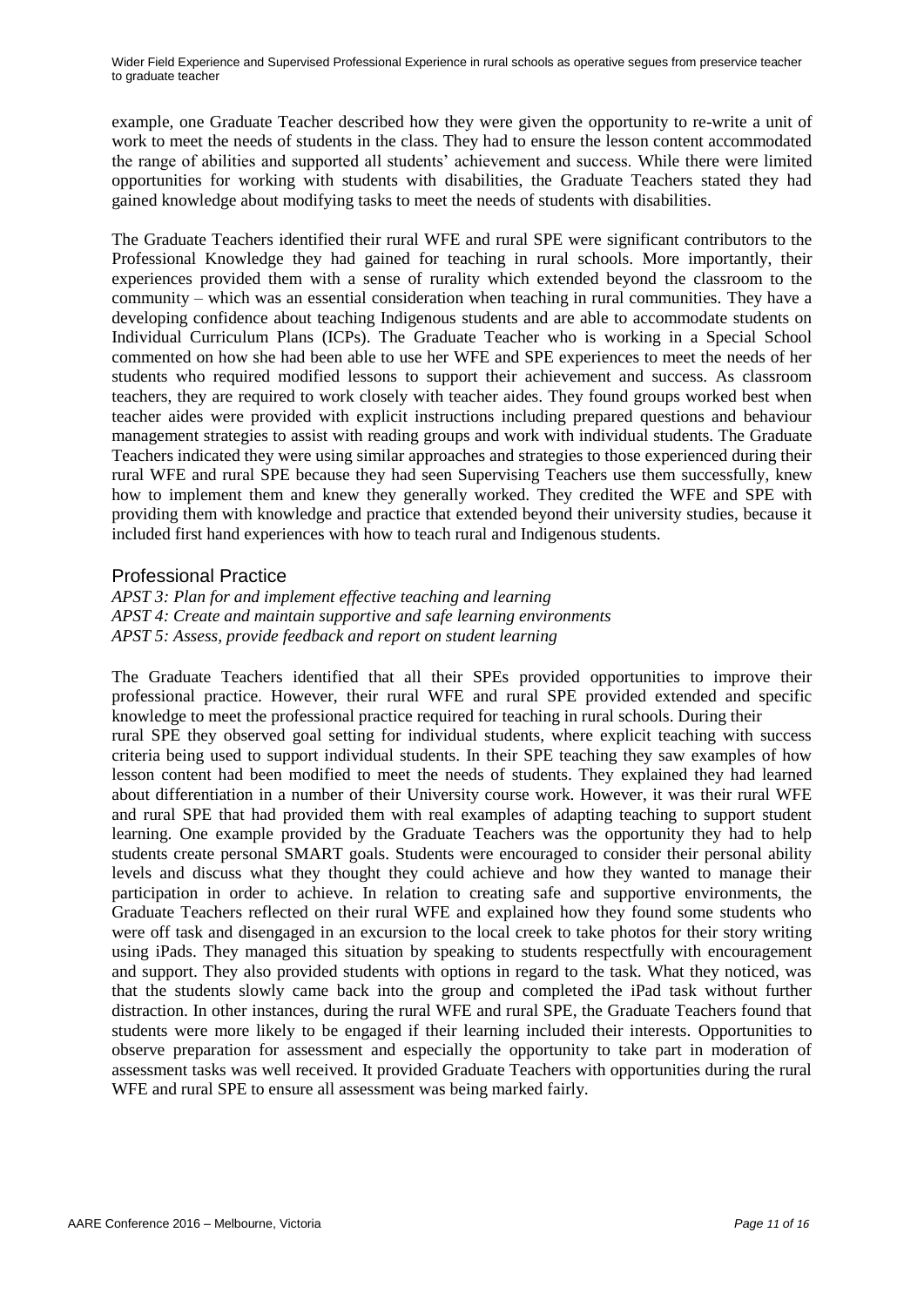The Graduate Teachers stated that much of the teaching strategies and assessment they were using in the classroom had developed from their rural WFE and rural SPE. They had certainly adapted teaching strategies to suit their individual classroom contexts. However, a significant part of the experience much of what they started with had developed from their rural WFE and rural SPE experiences. For example, the teaching undertaken in the rural WFE with Indigenous students involved explicit teaching. They were continuing to use explicit teaching with their own students. However, they found it more productive to give only one instruction at a time and that this instruction needed to be repeated a number of times. The "over planning" of lessons during the rural WFE and rural SPE had continued in their classrooms because they were still making adjustments for students" needs. They were well organised for each day. However, there were few days that everything was completed or went to plan. The continuity of teaching as classroom teachers, allowed them to pick up and continue to meet the learning goals established for each lesson. The Graduate Teachers were extremely positive about their experiences with assessment and moderation during the rural WFE and rural SPE. They believed that they have developing worthwhile knowledge of data collection and now shared their assessment and marking with other teachers for consistency and comparability.

#### Professional Engagement

#### *APST 6: Engage in professional learning*

*APST 7: Engage professionally with colleagues, parents/carers and the community*

The Graduate Teachers believed their rural WFE and rural SPE had provided them with invaluable learning about the importance of the community in teaching in rural areas. The rural WFE in an Aboriginal community had provided them with insight into the prominence of culture. It had emphasised the contributions of community members in developing cultural understandings for the students. Their participation in Indigenous culture classes led by Indigenous staff provided an appreciative understanding of the value of culture, the importance of sharing cultural understandings to young students and the consideration of culture in learning and teaching. The Graduate Teachers explained that parent helpers were on hand in their rural SPE schools. However, it really depended on how far away the parents lived from the school. To ensure they maximised their learning about the rural SPE community, they participated in as many community events and classes as they could. Some of these, such as the boot scooting and water aerobics classes provided them with opportunities to engage with parents as "people" rather than "teachers" who were teaching and assessing their children. It allowed them to socialise and develop collegial relationship with parents. As Graduate Teachers, they have encouraged parent helpers in the classroom. They have also created different communication channels to inform parents about the need-to-know information regarding their children.

The Graduate Teachers observed some schools operated a "Learning Café" which is professional development for graduate teachers and new teachers to the school. Sometimes staff who have knowledge about a particular teaching strategy/concept are responsible for presentations, or professionals from outside the school delivers the presentation. The schools were usually supportive about sending graduate teachers to develop their teaching skills. The Graduate Teachers commented, they were at a point where they would like to suggest professional development on topics that will specifically help them and the type of students that are in their classes.

As Graduate Teachers, the Principal or other experienced staff would regularly observe them. They also had opportunities as Graduate Teachers to observe more experienced teachers. This was a necessary and valued part of professional learning and self-improvement. They perceived the observations as supportive, whereas as pre service teachers, the observations were really a form of assessment and a report completed on their performance. Of particular interest was the continued relationship between Graduate Teacher and Supervising Teacher. Graduate Teachers have generally kept in contact with their Supervising Teachers from prior SPEs. The Supervising Teachers have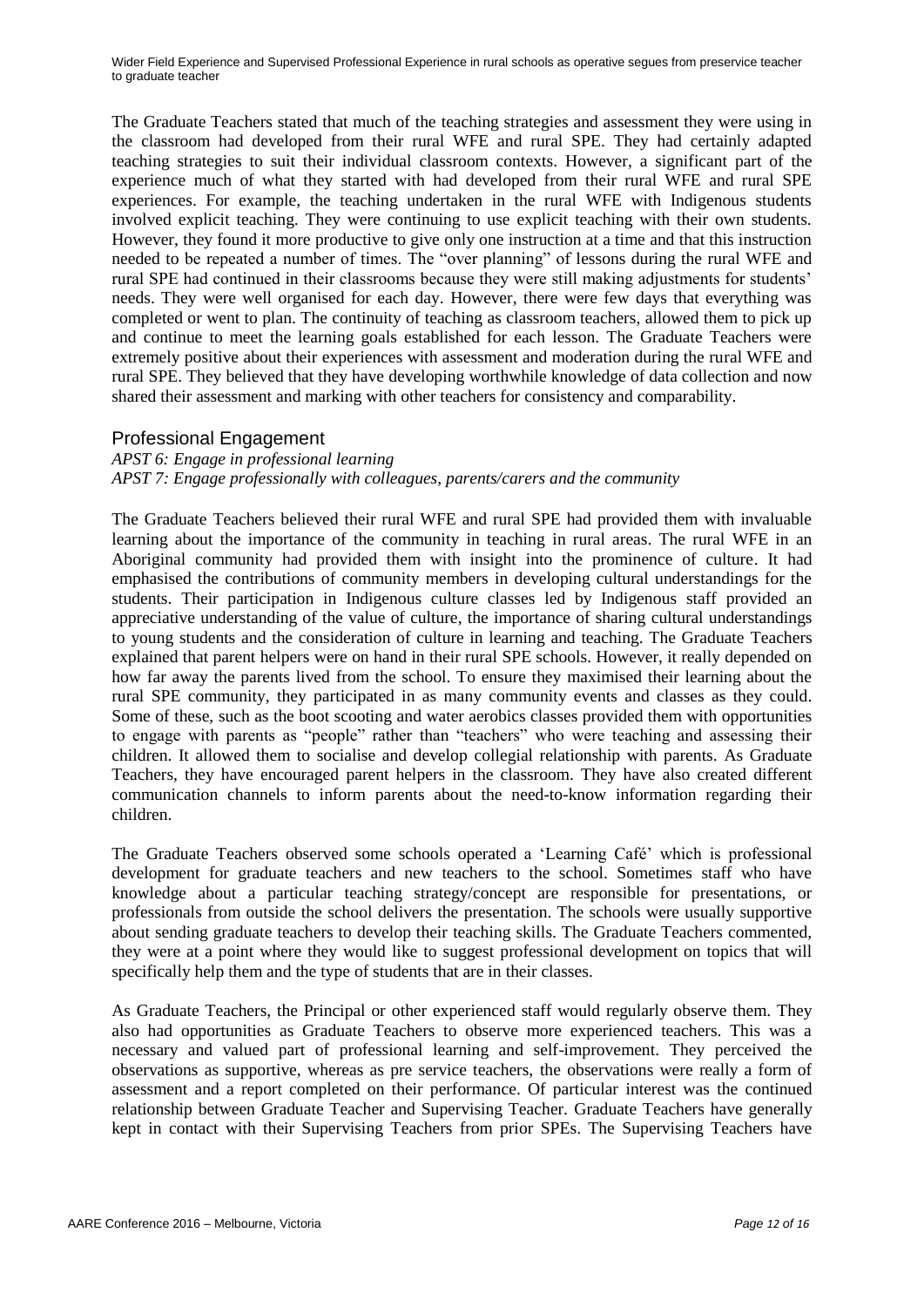continued to provide advice and feedback and have been sharing what they are doing in their classrooms. The Graduate Teachers believed the friendship and the professional dialogue they shared with their Supervising Teachers was extremely supportive and this had extended their professional learning as graduates.

# **Concluding Remarks**

As preservice teachers there was strong indications of autobiographical reflections of rural and regional WFE and SPE evidenced against the APST. For each APST, autobiographical reflections during rural and regional WFE and rural SPE initiated events exceeded observed events which demonstrated higher participation rates attributable to rural experience. There was strong indications of autobiographical reflections from the Graduate Teachers" classroom teaching evidenced against the APST. Autobiographical reflections for each APST during classroom teaching initiated events exceeded observed events. Observed events were not significant. Prior rural WFE and SPE where there was strong evidence against the APST were replicated as a classroom teacher. As preservice teachers they observed more events than initiated events associated with the APST during WFE and SPE. The corollary, as classroom teachers, Graduate Teachers initiated more events associated with the APST.

- [GT1] *"Doing WFE at University provided me with a lot of confidence and extra experience as a first year teacher. Being in a rural town with a very transient community, many Indigenous students coming in and out from a local community and low attendance rates has been a challenge. However, I have found that being about to draw on my experiences from a rural placement and working at the Aboriginal Community School has allowed me to be more understanding and prepared in my teaching. I am really enjoying working in a rural community and I think that the extra WFE that I completed has helped to shape my teaching".*
- [GT2] *"Teaching in a rural area has been great. I have enjoyed being able to work and live in an area which is close knit. The work I have previously done in rural communities has developed my abilities to understand and work in a small school. With only a small staff it has been instrumental in the running of the school that each teacher and member of staff take on extra roles. A good example of this was a recent whole school event celebrating the Olympics. The Mini Olympics required a lot of planning. However, it was a great way to involve the community within a school event".*
- [GT3] *"Becoming a teacher is certainly a long road for any person to undertake. I am no exception to this road (even at an old age) (what was I thinking!!). However, I work in an environment that every day is never the same but I am fortunate enough to be able to work with some very dedicated professionals who are happy to pass on as much valuable information as they can. I have opportunities to make a difference to the lives of all students no matter their background and I will be able to develop and learn new skills in my new career. Being a teacher is a privilege for me that I take very seriously and as I deliver lessons to my students and I have that feeling that the students are just not getting it but one day it just dawns on their face and you go home with a little smile on your face and this smile is even better achieved because it's a Special School. Knowing that I have the possibility of helping a student achieve a dream would be my ultimate job satisfaction".*
- [GT4] *"The journey as part of the WFE to the Aboriginal Community School has improved my cultural awareness and gave me the necessary skills and strategies to not only prepare and deliver authentic and quality lessons for Indigenous students but also improve the quality and authenticity of the Indigenous education non-Indigenous students can receive. Having spent 5 weeks in Western Queensland in a remote town opened my eyes and introduced me to a completely different pedagogy due to the remoteness, level of education of others in the community, cultural*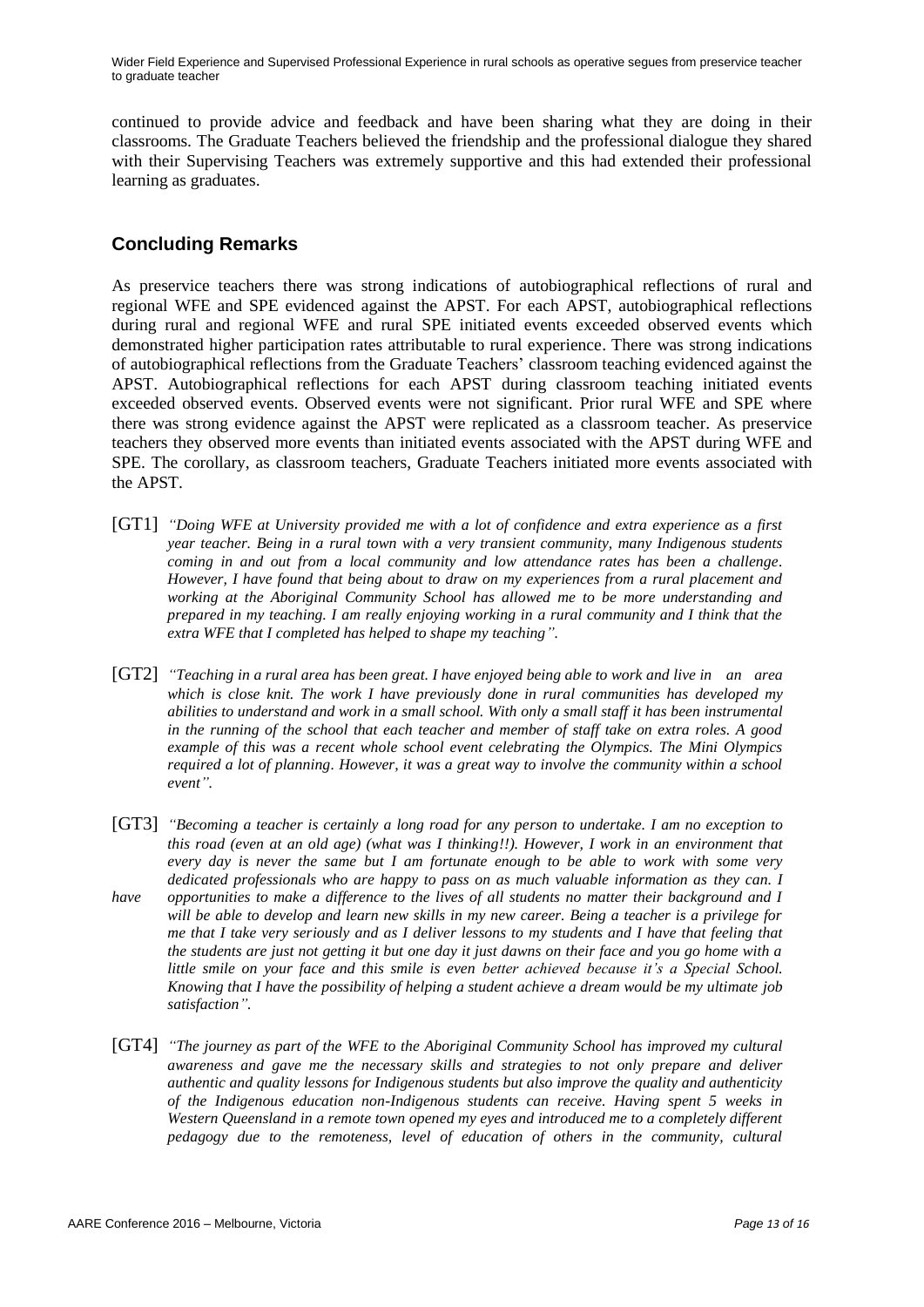*differences, travel distances and the importance and staples such as water and food. Although challenging I believe this experience has been crucial to my success as a first year teacher. Having the opportunity to do SPE interstate has been extremely beneficial for me as a first year teacher due mainly to having a mixed variety of training in curriculum and syllabuses for both NSW and QLD. Networking has also played a major role in my success".*

The relatively high number of autobiographical reflections on APST related events (133) during WFE and SPE compared to the recorded number of events (166) as a Graduate Teacher could lead to a conclusion that the WFE and SPE provided a solid foundation and personal "fit" for Graduate Teacher performance during their first year of teaching. The authors are realistic about the opportunities they experienced as a small group of preservice teachers and the limitations in generalising the findings reported in this paper. However, they concur their knowledge of rurality, place based learning including understandings of Indigenous culture and protocols has provided them with confidence and competence to engage in effective inclusive practices in rural locations.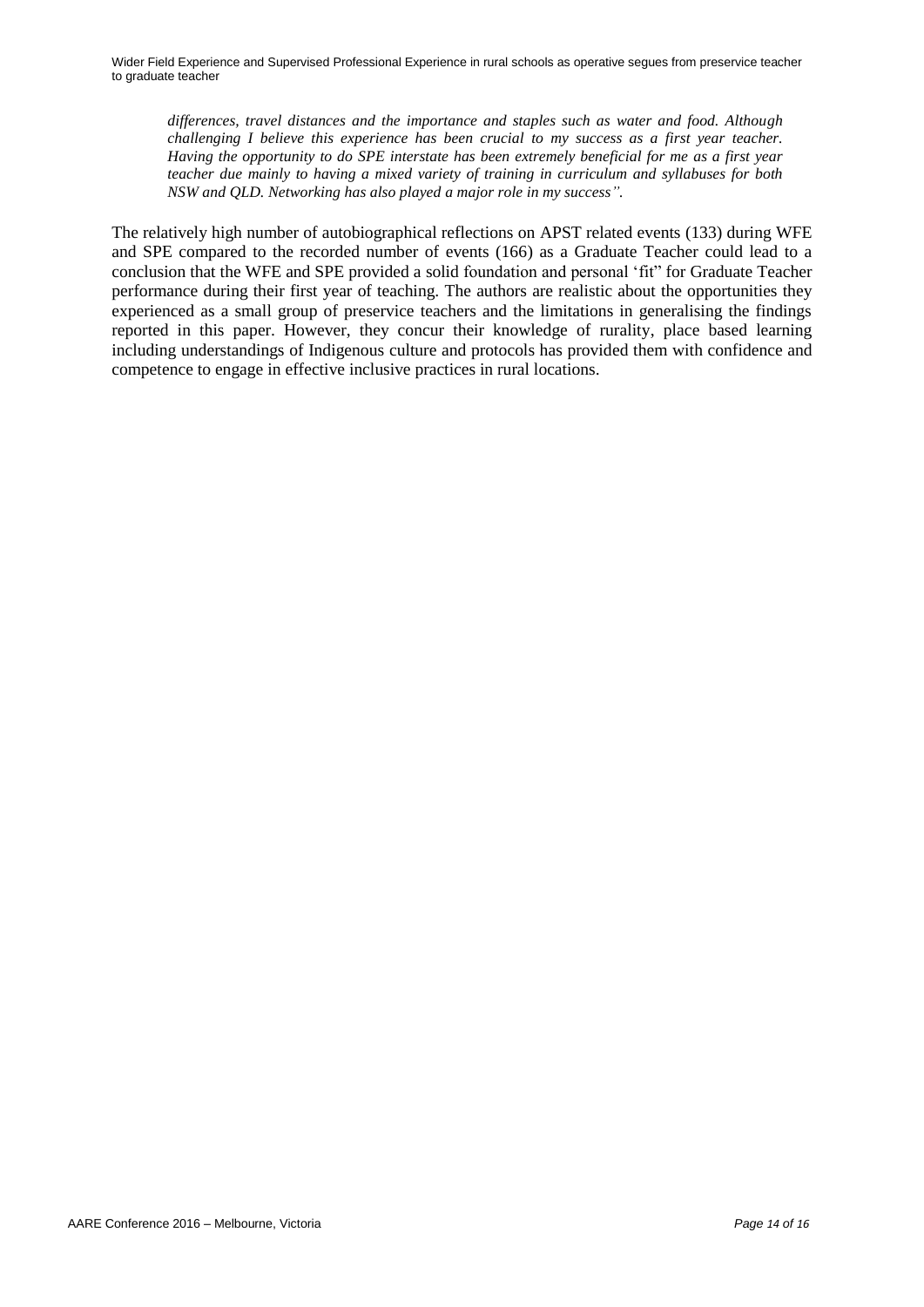### **References**

- AITSL. (2011). Australian Professional Standards for Teachers. Education Services Australia, February 2011.
- Balcazar, F. E., Taylor, R. R., Kielhofner, G. W., Tamley, K., Benziger, T., Carlin, N., & Johnson, S. (2004). Participatory action research: General principles and a study with a chronic health condition. In L. A. Jason, C. B. Keys, Y. Suarez-Balcazar, R. R. Taylor & M. I. Davis (Eds.), *Participatory community research: Theories and methods in action.* (pp. 17-35): American Psychological Association.
- Barley, Z., Beesley, A. (2007). Rural school success: What can we learn? *Journal of Research in Rural Education,* 22 (1), 1-16.
- Baum, F., MacDougall, C., & Smith, D. (2006). Participatory action research. *Journal of Epidemiology Community Health, 60*(10), 854-857. doi: 10.1136/jech.2004.028662.
- Boylan, C. (2004). Putting rural into pre-service teacher education. Paper presented at the Annual Conference of the Australian Association of Research in Education.
- Creswell, J. W., Hanson, W. E., Clark Plano, V. L., & Morales, A. (2007). Qualitative Research Designs: Selection and Implementation. *The Counseling Psychologist, 35*(2), 236-264. doi: 10.1177/0011000006287390.
- Davie, S., & Berlach, R. G. (2010). Using Wikis to Facilitate Communication for Rural, Remote and At-risk Practicum Students. *Journal of Online Learning and Teaching,* 6(1), 78-88.
- Drabble, A., Lyndon, L., Middleton, S., Wilkins, M., and Zahra, N. (2015). Teacher Identity Through Autobiographical Reflections of Preservice Teachers" Wider Field Experience. Paper presented at the Annual Conference of the Australian Association of Research in Education.
- Hemmings, B., Kay, R., & Kerr, R. (2011). The influence of social contingencies on teacher education students undertaking a rural internship. *Education in Rural Australia,* 21 (1), 95-109.
- Inverarity, D. (1984). Teachers in isolation. Pivot, 11(6), 17-18.
- Johnson, K., & Guzman, A. M. (2013). Rethinking Concepts in Participatory Action Research and Their Potential for Social Transformation: Post-structuralist Informed Methodological Reflections from LGBT and Trans-Collective Projects. *Journal of Community & Applied Social Psychology, 23*(5), 405-419. doi: 10.1002/casp.2134
- Joslin, P. (2002). Teacher Relocation Reflections in the Context of International Schools. *Journal of Research in International Education,* 1(1), 33-62.
- Lykes, M., B. (2000). Possible Contributions of a Psychology of Contributions: Whither Health and Human Rights. *Journal of Health Psychology*, 5(3): 383-397. May 2000.
- McIntyre, A. (2003). Participatory Action Research and Urban Education: Reshaping the Teacher Preparation Process. *Equity and Excellence in Education*, 36(1): 28-39, 2003.